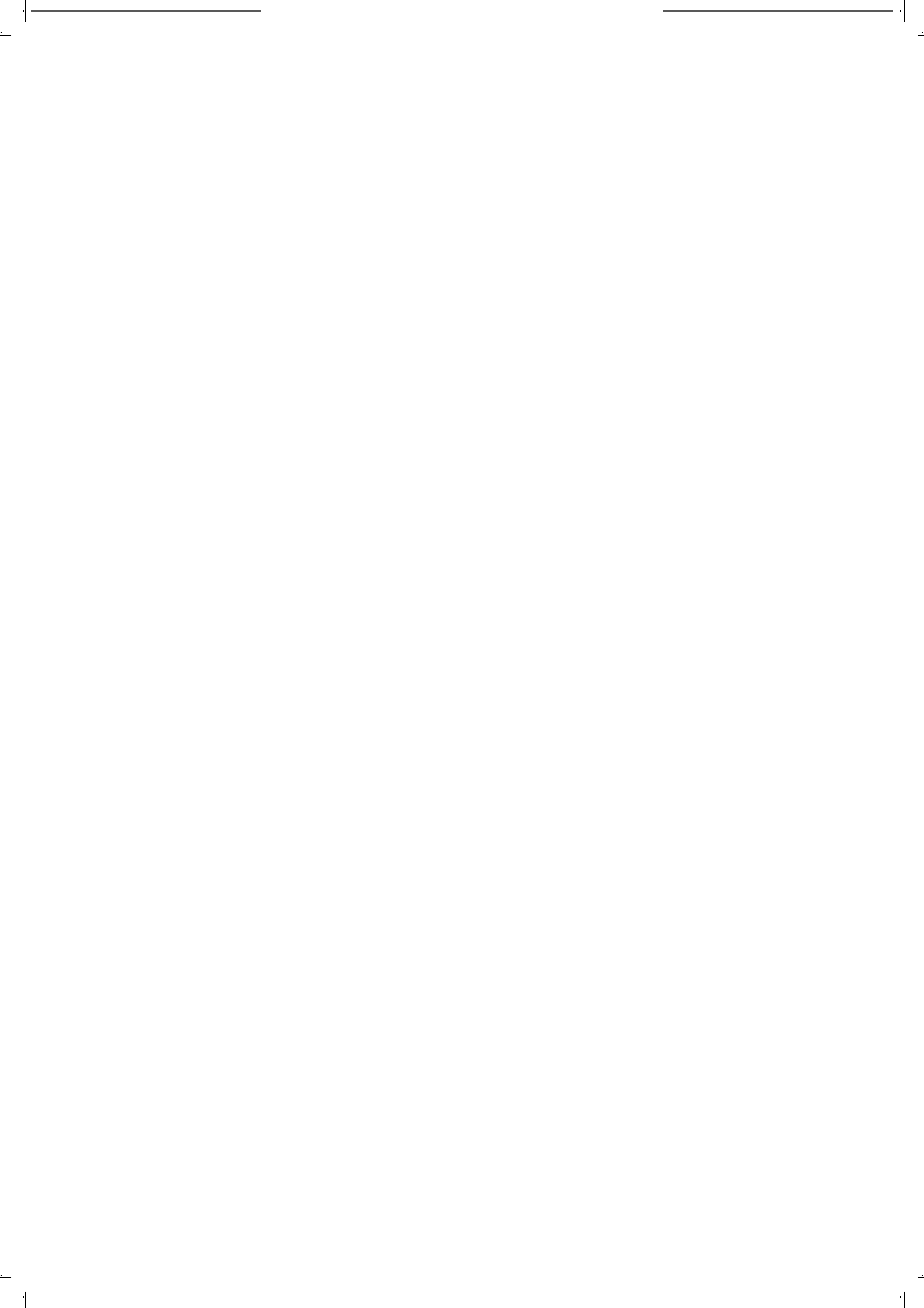

## 6.1 Survival of newly born enterprises

#### *Typology of survival*

The survival of an enterprise is defined in the following way:

- $\blacksquare$  An enterprise born in year xx or having survived to year xx from a previous year is considered to have survived in year xx+1 if it is active in terms of turnover and/or employment in any part of year xx+1 (= survival without changes).
- $\blacksquare$  An enterprise is also considered to have survived if the linked legal unit(s) have ceased to be active, but their activity has been taken over by a new legal unit set up specifically to take over the factors of production of that enterprise (= survival by take-over).

Activity is defined as any turnover and/or employment in the period from 1.1 to 31.12 in a given year. For the populations of employer enterprise births and economic enterprise births, the employee thresholds of one, or two employees respectively, apply to the employment criterion. This definition is therefore in accordance with that used for the population of active enterprises and births, as described previously. If sufficient information on turnover or employment is lacking in order to determine whether or not an enterprise is active, then national methods leading to this aim will be accepted.

This definition of survival excludes cases where enterprises merge, or are taken over by an existing enterprise in year xx. In these cases the continuation of the enterprise involves an enterprise established before year xx+1 and therefore the enterprise is not considered to have survived.

The survival of an enterprise is an event that should always be observed between two consecutive years. For instance, an enterprise that was born in year xx should be considered as having survived to  $xx + 2$  only if it was active also in year  $xx +$ 1, and so forth. The survivals from a survival year to the following year should therefore be identified in the same way as the survivals from a birth year to the following one. Referring to the populations of employer births and economic births, this means that the employee threshold should be reached in every year as well. A newly born enterprise according to the definition of economic birth, for instance, would be considered as a survival only as long as it has at least two employees. As soon as it moves below the threshold of two employees, it would be considered as not having survived (although not necessarily a death).

#### *Consistency with enterprise births*

To ensure consistency between data on births and survivals, it is important that the identification of cases where an enterprise is taken over by a new enterprise is based on the use of the same information as when evaluating whether a new enterprise is a birth or not. The enterprise birth methodology states that the identification is carried out by firstly matching on name, location and economic activity, and secondly using other information available, for instance links between legal units. The methodology for determining survival should mirror that used for births.

The second rule of the definition also implies that the enterprise is only counted as survived, if the enterprise that takes over the factors of production is a new enterprise, i.e. an enterprise that commences activity in the year of the take-over and which is not a reactivation. A survival by take-over does not necessarily lead to the cessation of the original unit. In some cases for instance, the original unit that has handed over the production factors to the new unit may become an ancillary unit to this new one. The continuity of the production factors should be the main criterion for the decision which unit to follow for its survival.

Finally it should be noticed that a birth might fulfil both rules at the same time, e.g. a birth in year xx is active in part of year xx+1 and then is taken over by a new enterprise, which commences activities in xx+1. In this case, the birth is included in the population of active enterprises in year xx+1, but at the same time the enterprise is taken over according to the second rule. As the newly born enterprise has had activity in year xx+1 it is considered as survived. A link should be coded between the units to indicate the take-over and taken into consideration when producing statistics for xx+2.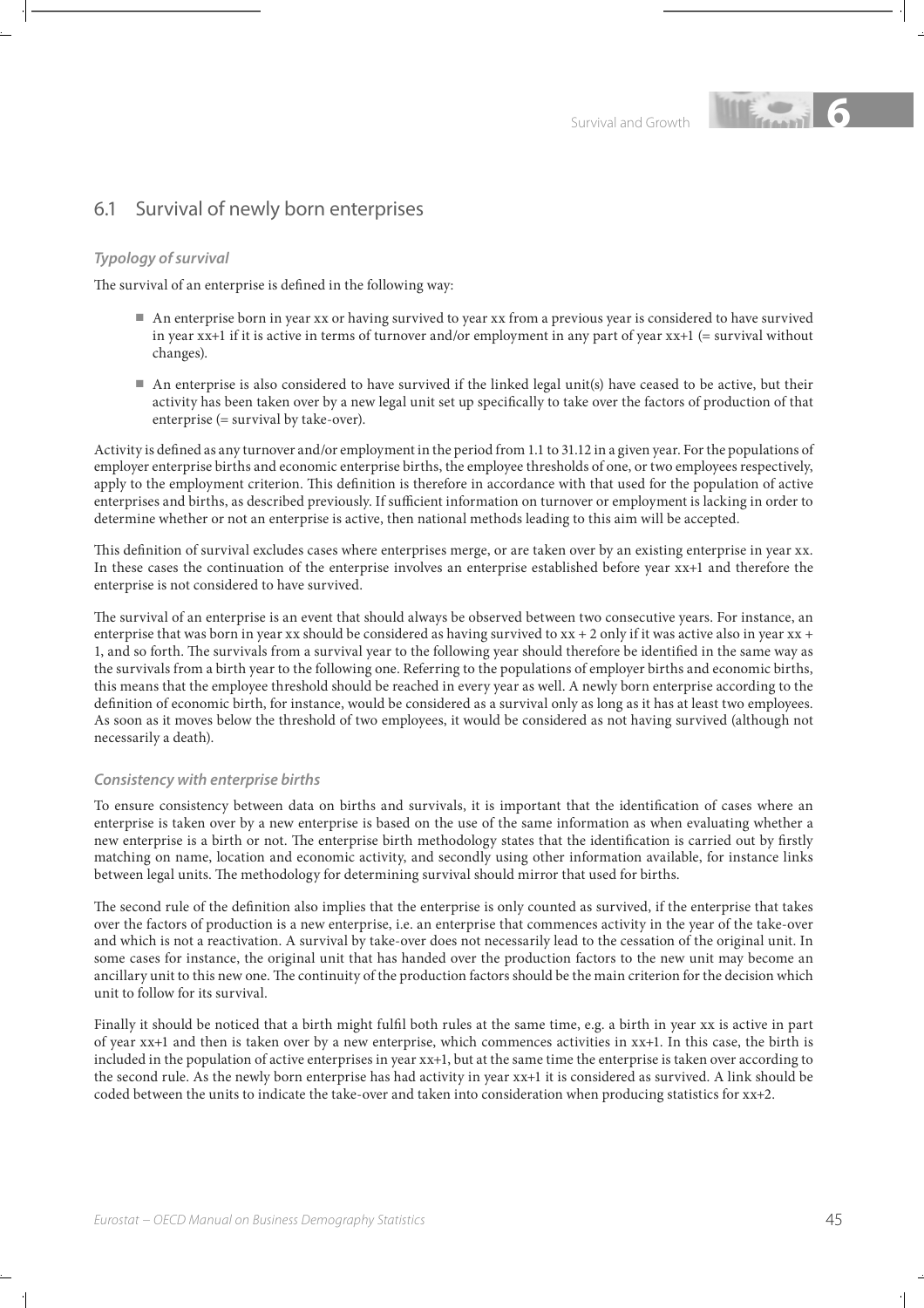

#### *Reactivations*

When calculating survival rates a decision on how reactivated enterprises should be treated must be taken. Once an enterprise has been judged as not having survived, there should be no further checks for reactivation. It is considered that doing so would complicate the production process considerably and delay the data, without adding much value, as reactivations among recent enterprise births are probably rare. This principle should be applied equally to enterprise births (R), employer enterprise births ( $R$ <sub>1</sub>) and economic births ( $R$ <sub>2</sub>).

In some cases, it may be possible to observe that an apparent reactivation is due to a temporary lack of administrative information on the activity of the enterprise, which in reality was active without any gaps. In these cases, it is recommended to consider the unit as having survived and to impute the missing employment variables. Where appropriate, previous data on survivals should then be corrected.

#### *Populations*

The production of statistics on survival can be based on three populations, which are all part of the production of the statistics on births:

- Births in year xx, or enterprises having survived to xx from a previous year.
- $\blacksquare$  Active enterprises in year xx+1
- Enterprises that have commenced activity in year xx+1 with the purpose of taking over the factors of production of an enterprise that commenced activity before xx+1. As it is necessary to identify the link between enterprises, the data set should consist of two variables, namely the identity number of the enterprises that cease to exist and the identity number of the enterprises that takes them over.

#### *Matching the populations*

Using these three populations, it is possible to identify surviving enterprises, enterprises that cease to exist and enterprises that are taken over, by matching the populations using enterprise identity number as the key. The possible outcomes are given in the table below:

| Outcome | Births or survivals in<br>year xx | <b>Active enterprises</b><br>in year xx+1 | Enterprises taken over<br>by a new enterprise |
|---------|-----------------------------------|-------------------------------------------|-----------------------------------------------|
|         |                                   |                                           |                                               |
| B       |                                   |                                           |                                               |
|         |                                   |                                           |                                               |
|         |                                   |                                           |                                               |

Production of survival data for xx+1

Outcomes A to D can be described as follows:

- $A -$  This is the simplest outcome of the matching, where an enterprise is not present in the population of active enterprises in year xx+1 or in the population of enterprises taken over by a new enterprise. These cases are therefore enterprises that have not survived in xx+1.
- B This is the case, where an enterprise is present in the population of active enterprises in year xx+1 and not in the population of enterprises taken over by a new enterprise. These enterprises are classified as survived in xx+1 without any changes.
- $\blacksquare$  C This is the case, where an enterprise is not present in the population of active enterprises in year xx+1, but is present in the population of enterprises taken over by a new enterprise. These enterprises are classified as survived between year xx and year xx+1, by having been taken over by a new enterprise. (Take-over took place in xx).